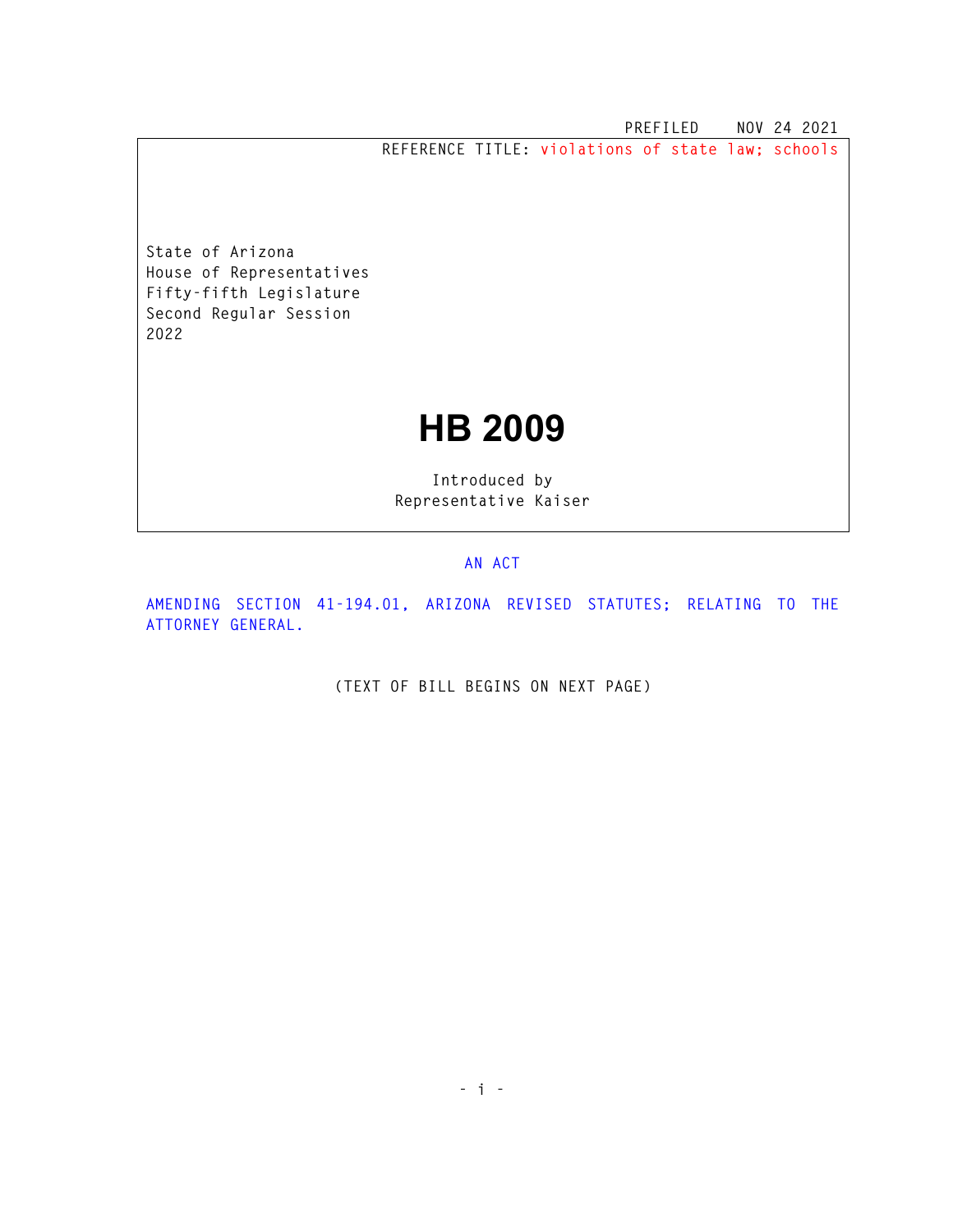```
1 Be it enacted by the Legislature of the State of Arizona: 
2 Section 1. Section 41-194.01, Arizona Revised Statutes, is amended 
3 to read: 
4 41-194.01. Violations of state law by counties, cities, 
5 towns, school districts and charter schools; 
6 attorney general investigation; report; 
7 withholding of state shared revenues or 
8 classroom site fund monies; notice of violation
```
**9 A. At the request of one or more members of the legislature, the 10 attorney general shall investigate any ordinance, regulation, order or 11 other official action adopted or taken by the governing body OR GOVERNING 12 BOARD of a county, city, or town, SCHOOL DISTRICT OR CHARTER SCHOOL or any 13 written policy, written rule or written regulation adopted by any agency, 14 department or other entity of the county, city or town that the member 15 alleges violates state law or the Constitution of Arizona.** 

**16 B. The attorney general shall make a written report of findings and 17 conclusions as a result of the investigation within thirty days after 18 receipt of the request and shall provide a copy of the report to the 19 governor, the president of the senate, the speaker of the house of 20 representatives, the member or members of the legislature making the 21 original request and the secretary of state. If the attorney general 22 concludes that the ordinance, regulation, order, written policy, written 23 rule or other action under investigation:** 

**24 1. Violates any provision of state law or the Constitution of 25 Arizona, the attorney general shall provide notice to the county, city, or 26 town, SCHOOL DISTRICT OR CHARTER SCHOOL, by certified mail, of the 27 violation and shall indicate that the county, city, or town, SCHOOL 28 DISTRICT OR CHARTER SCHOOL has thirty days to resolve the violation. If 29 the attorney general determines that the county, city, or town, SCHOOL 30 DISTRICT OR CHARTER SCHOOL has failed to resolve the violation within 31 thirty days, the attorney general shall:** 

**32 (a) Notify:** 

**33 (i) FOR A VIOLATION BY A COUNTY, CITY OR TOWN, the state treasurer, 34 who shall withhold and redistribute state shared monies from the county, 35 city or town as provided by section 42-5029, subsection L and from the 36 city or town as provided by section 43-206, subsection F.** 

**37 (ii) FOR A VIOLATION BY A SCHOOL DISTRICT OR CHARTER SCHOOL, THE 38 DEPARTMENT OF EDUCATION, WHICH SHALL WITHHOLD TEN PERCENT OF THE MONTHLY 39 CLASSROOM SITE FUND MONIES THAT THE SCHOOL DISTRICT OR CHARTER SCHOOL IS 40 ELIGIBLE TO RECEIVE UNDER SECTION 15-977, EXCEPT THAT THE DEPARTMENT OF 41 EDUCATION MAY NOT WITHHOLD ANY MONIES THAT ARE TRANSFERRED TO THE 42 CLASSROOM SITE FUND PURSUANT TO SECTION 37-521, SUBSECTION B OR SECTION 43 42-5029, SUBSECTION E, PARAGRAPH 10.**